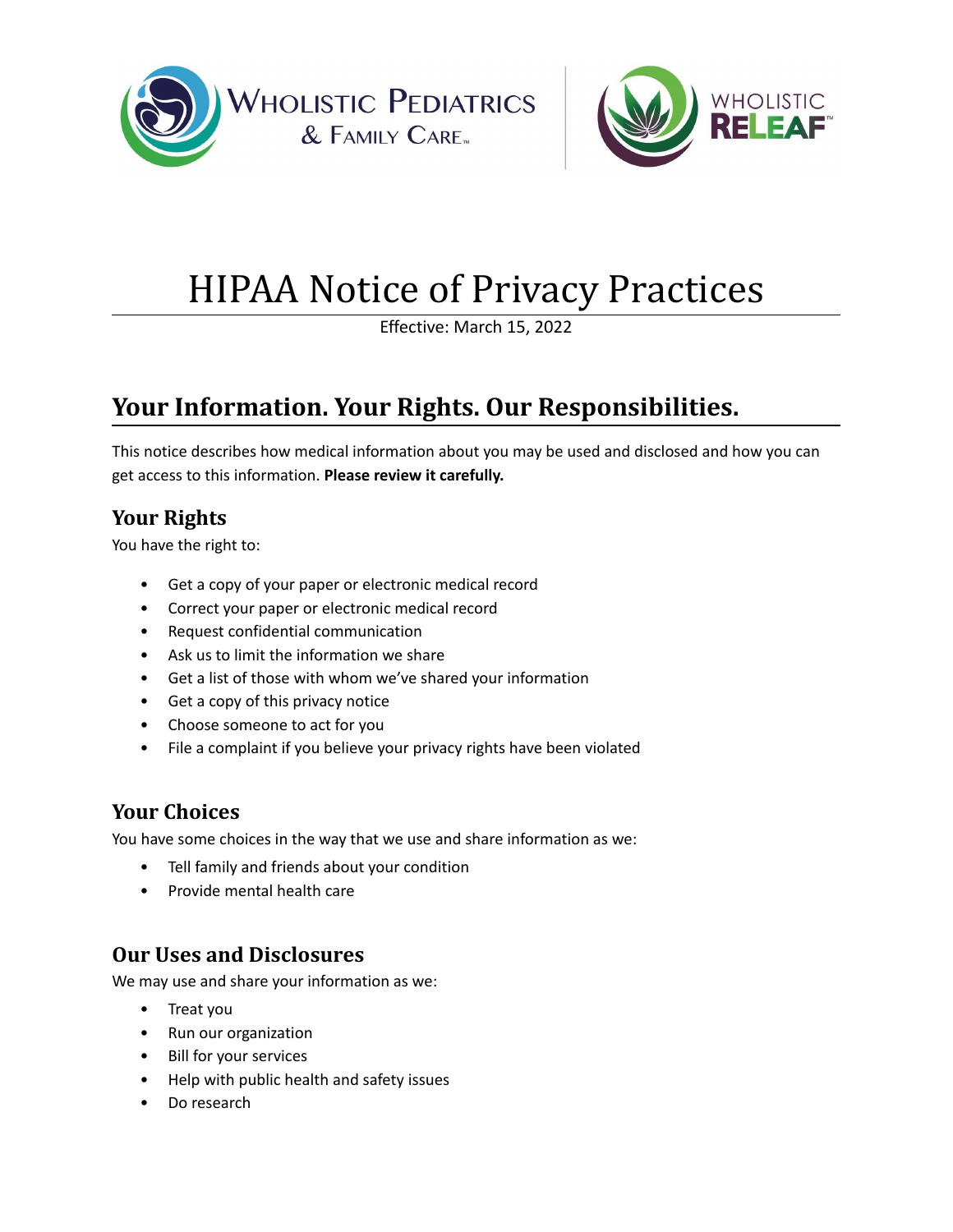



- Comply with the law
- Respond to organ and tissue donation requests
- Work with a medical examiner or funeral director
- Address workers' compensation, law enforcement, and other government requests
- Respond to lawsuits and legal actions

## **Your Rights**

**When it comes to your health information, you have certain rights.** This section explains your rights and some of our responsibilities to help you.

Get an electronic or paper copy of your medical record

- You can ask to see or get an electronic or paper copy of your medical record and other health information we have about you. Ask us how to do this.
- We will provide a copy or a summary of your health information, usually within 30 days of your request. We may charge a reasonable, cost-based fee.

Ask us to correct your medical record

- You can ask us to correct health information about you that you think is incorrect or incomplete. Ask us how to do this.
- We may say "no" to your request, but we'll tell you why in writing within 60 days.

#### **Request confidential communications**

- You can ask us to contact you in a specific way (for example, home or office phone) or to send mail to a different address.
- We will say "yes" to all reasonable requests.

#### **Ask us to limit what we use or share**

- You can ask us not to use or share certain health information for treatment, payment, or our operations. We are not required to agree to your request, and we may say "no" if it would affect your care.
- If you pay for a service or health care item out-of-pocket in full, you can ask us not to share that information for the purpose of payment or our operations with your health insurer. We will say "yes" unless a law requires us to share that information.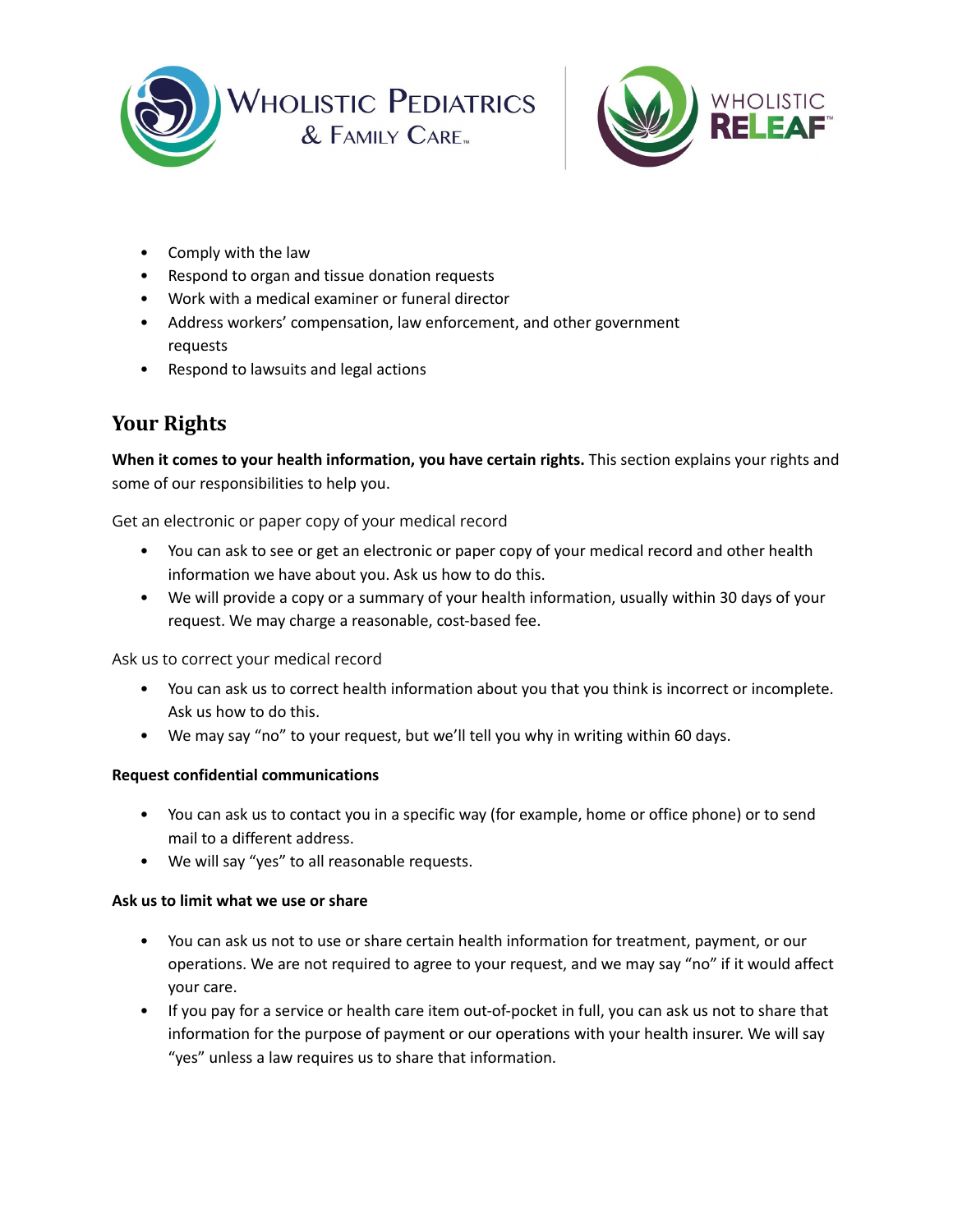



#### **Get a list of those with whom we've shared information**

- You can ask for a list (accounting) of the times we've shared your health information for six years prior to the date you ask, who we shared it with, and why.
- We will include all the disclosures except for those about treatment, payment, and health care operations, and certain other disclosures (such as any you asked us to make). We'll provide one accounting a year for free but will charge a reasonable, cost-based fee if you ask for another one within 12 months.

#### **Get a copy of this privacy notice**

You can ask for a paper copy of this notice at any time, even if you have agreed to receive the notice electronically. We will provide you with a paper copy promptly.

#### **Choose someone to act for you**

- If you have given someone medical power of attorney or if someone is your legal guardian, that person can exercise your rights and make choices about your health information.
- We will make sure the person has this authority and can act for you before we take any action.

#### **File a complaint if you feel your rights are violated**

- You can complain if you feel we have violated your rights by contacting us using the information on page 1.
- To file a complaint with Wholistic Pediatrics and Family Care, please contact our HIPAA Officer at (813) 960-3415 or stephanie@wholisticfamilycare.com.
- You can file a complaint with the U.S. Department of Health and Human Services Office for Civil Rights by sending a letter to 200 Independence Avenue, S.W., Washington, D.C. 20201, calling 1-877-696-6775, or visiting **www.hhs.gov/ocr/privacy/hipaa/complaints/.**
- We will not retaliate against you for filing a complaint.

## **Your Choices**

**For certain health information, you can tell us your choices about what we share.** If you have a clear preference for how we share your information in the situations described below, talk to us. Tell us what you want us to do, and we will follow your instructions.

In these cases, you have both the right and choice to tell us to:

• Share information with your family, close friends, or others involved in your care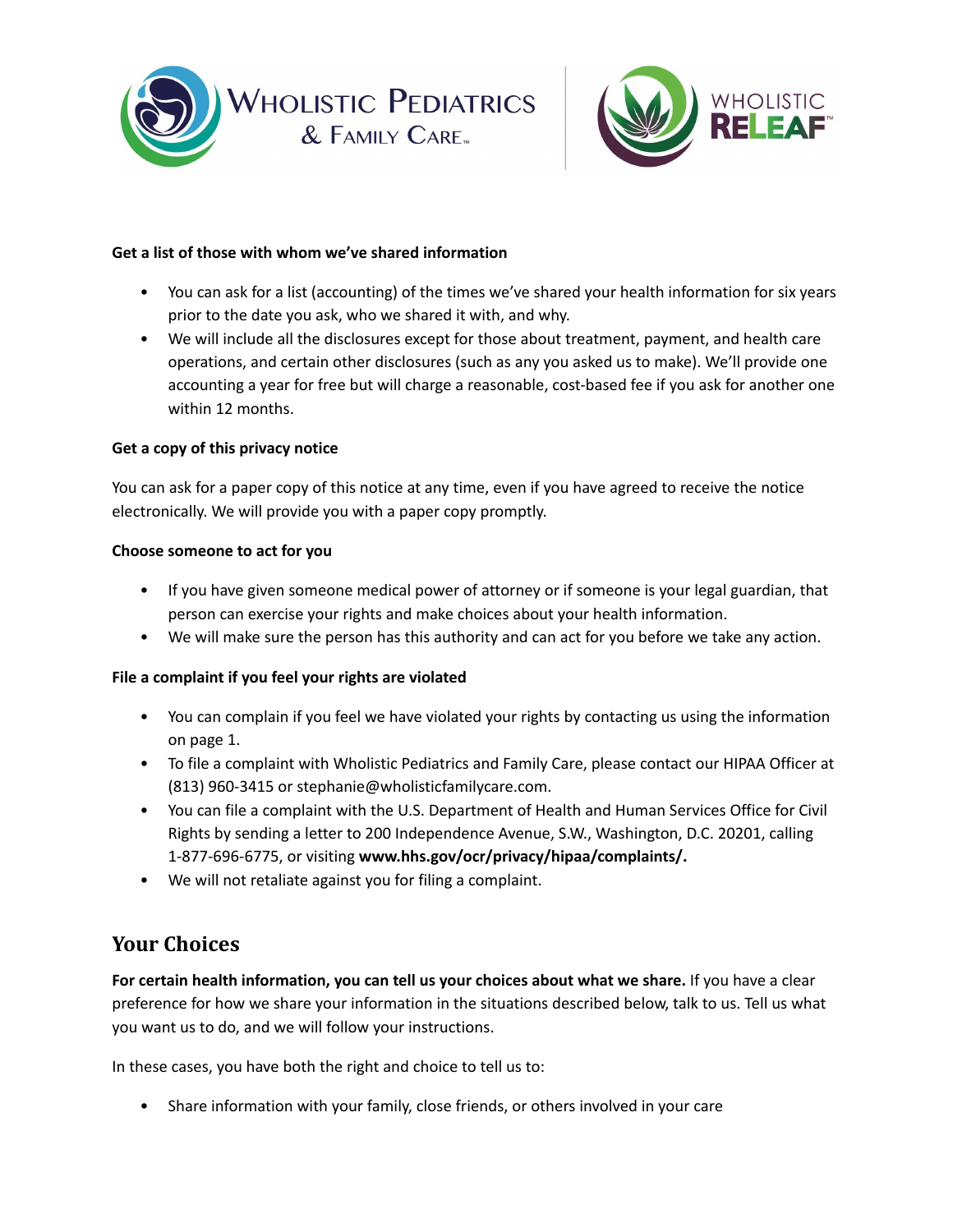



- Share information in a disaster relief situation
- Include your information in a hospital directory

If you are not able to tell us your preference, for example if you are unconscious, we may go ahead *and share your information if we believe it is in your best interest. We may also share your information when needed to lessen a serious and imminent threat to health or safety.*

In these cases we never share your information unless you give us written permission:

- Marketing purposes
- Sale of your information
- Most sharing of psychotherapy notes

In the case of fundraising:

• We may contact you for fundraising efforts, but you can tell us not to contact you again.

## **Our Uses and Disclosures**

#### **How do we typically use or share your health information?**

We typically use or share your health information in the following ways.

#### **Treat you**

We can use your health information and share it with other professionals who are treating you.

*Example: A doctor treating you for an injury asks another doctor about your overall health condition.*

#### **Run our organization**

We can use and share your health information to run our practice, improve your care, and contact you when necessary.

*Example: We use health information about you to manage your treatment and services.*

#### **Bill for your services**

We can use and share your health information to bill and get payment from health plans or other entities.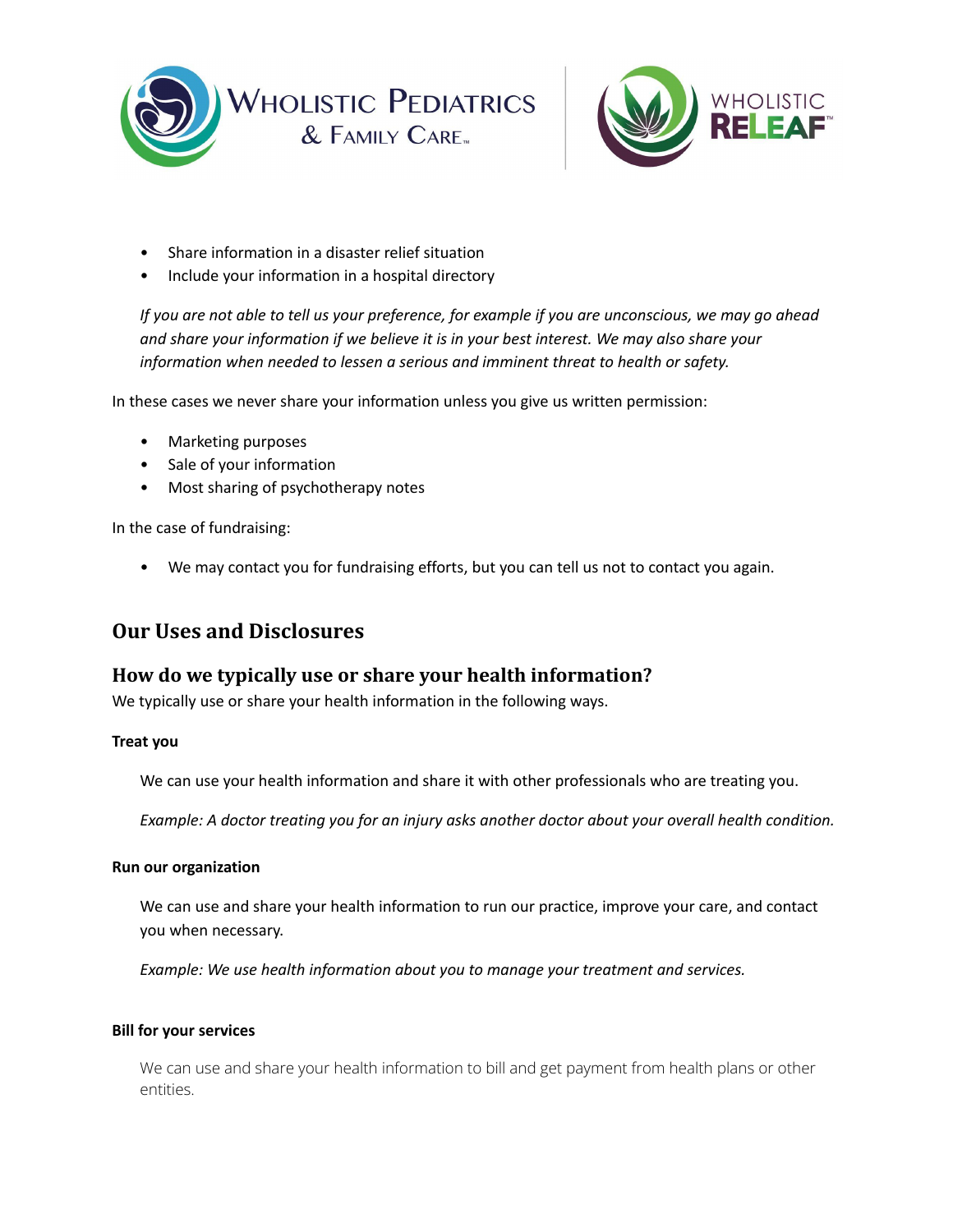



Example: We give information about you to your health insurance plan so it will pay for your services.

#### **How else can we use or share your health information?**

We are allowed or required to share your information in other ways – usually in ways that contribute to the public good, such as public health and research. We have to meet many conditions in the law before we can share your information for these purposes. For more information see: [www.hhs.gov/ocr/privacy/hipaa/understanding/consumers/index.html](http://www.hhs.gov/ocr/privacy/hipaa/understanding/consumers/index.html)**.**

#### **Help with public health and safety issues**

We can share health information about you for certain situations such as:

- Preventing disease
- Helping with product recalls
- Reporting adverse reactions to medications
- Reporting suspected abuse, neglect, or domestic violence
- Preventing or reducing a serious threat to anyone's health or safety

#### **Do research**

We can use or share your information for health research.

#### **Comply with the law**

We will share information about you if state or federal laws require it, including with the Department of Health and Human Services if it wants to see that we're complying with federal privacy law.

#### **Respond to organ and tissue donation requests**

We can share health information about you with organ procurement organizations.

#### **Work with a medical examiner or funeral director**

We can share health information with a coroner, medical examiner, or funeral director when an individual dies.

#### **Address workers' compensation, law enforcement, and other government requests**

We can use or share health information about you: